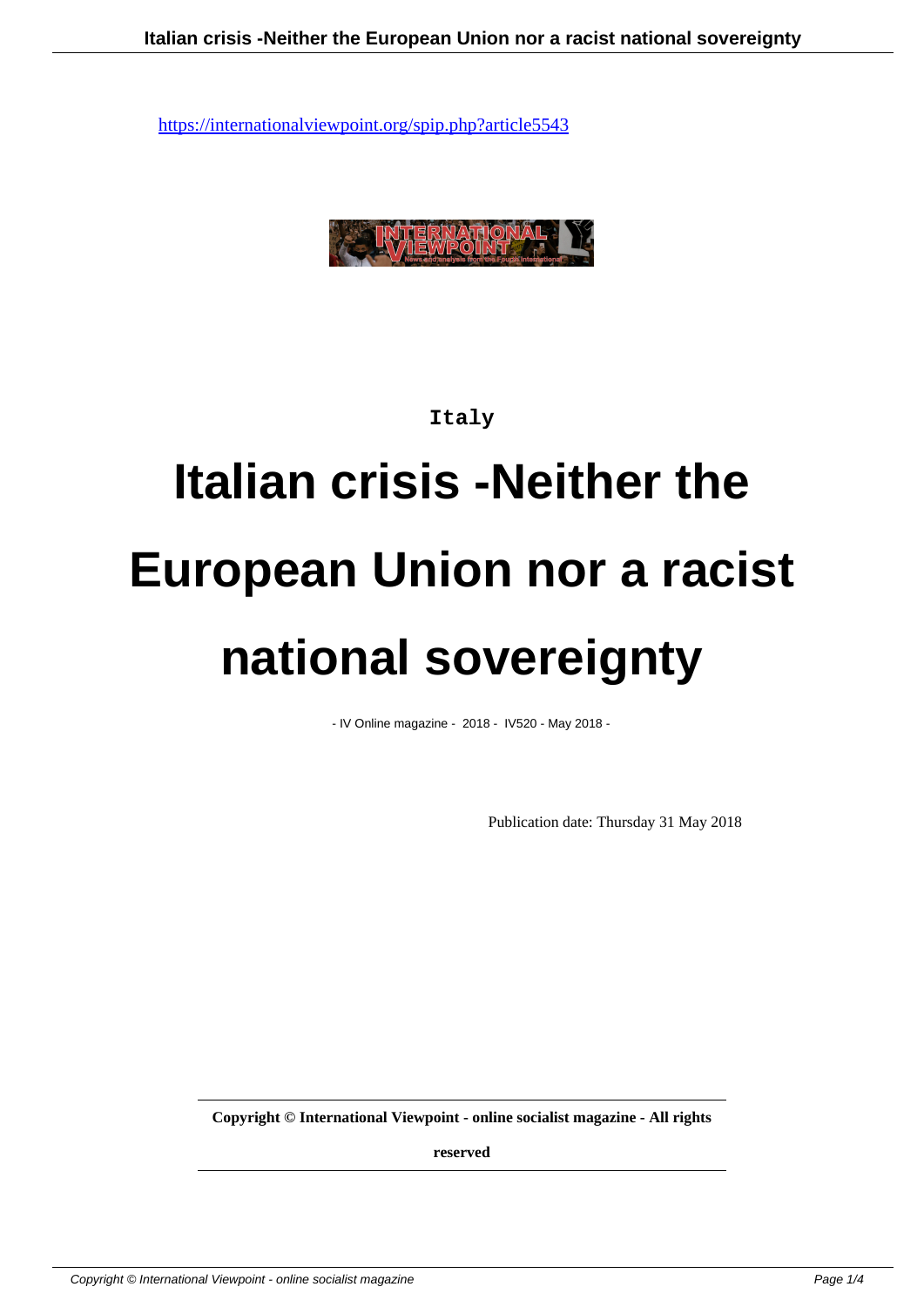**The racist Salvini could not have asked for a better speech writer for his upcoming electoral soundbites than the Italian president, Matterella. The latter vetoed Salvini's choice of Savona, a Eurosceptic economist, for Minister of the Economy in the name of safeguarding Italy's place in the European union and its adherence to its strict rules on public spending. Already we are hearing what could be very effective electioneering from Salvini or Di Maio, his Five Star Movement (M5S) coalition partner -** *Who rules Italy: the people who voted a Lega/M5S majority or the bureaucrats and bankers in Brussels or those Germans?* Everybody expects Matterella's new prime ministerial pick, Cottarelli, who led the austerity spending review in a previous government, to fail to win a confidence vote leading to early autumn elections.

### **Matterella's risky move**

Even within the overwhelmingly pro-Matterella media and the traditional political forces there are voices questioning whether he might have merely delayed a far bigger crisis if, as polls suggest, the Lega and the M5S win an even bigger majority in the upcoming elections in September or October. The proposed government contract did not include anything about withdrawing from the Euro or even a referendum, it merely raised the issue of negotiating some new terms on the Italian debt and public spending limits. Allowing the government to be formed and relying on its internal contradictions to make it a short-lived one leading to elections might have favoured a return of the traditional pro-austerity parties like the PD (Democratic Party, centre-left) or Forza Italia (Berlusconi). But apparently the dominant capitalist interests decided that even the merest threat of a pro-capitalist government which had some reflationary public spending programmes such as wider social security cover might be popular (as Larry Elliot astutely spotted in his Guardian analysis) and difficult to roll back. [1]

Commentators suggest it is the first time a President has effectively blocked a government because of political differences rather that questions of propriety. Such an ant[i-d](#nb1)emocratic, and some would claim unconstitutional manoeuvre, was never taken against Berlusconi who was actually convicted of fraudulent activity. Nor is Matterella particularly concerned about the racist plans of Salvini, who was due to become Minister of the Interior, to forcibly deport half a million migrants and build a massive new network of detention centres. No reference was made to those policies in his motivation for vetoing Savona.

## **A massive government debt**

Along with Britain, Italy currently suffers from sluggish economic growth but its real Achilles heel is the huge mountain of debt. It services this debt to a large extent by issuing government bonds which are bought by banks and other investors. Now, if the interest rates on these bonds become greater than the average in Europe then the cost to the government can become very serious indeed. At the same time confidence in the bonds declines.

The usual comparison in Italy is the spread between what interest you get on German bonds and the Italian ones. At the time Berlusconi fell to be replaced by the technocrat, Monti in 2011, the spread had reached around 500 points, last week the figure was heading north of 200. The Italian banks are said to hold 10% of these bonds so are vulnerable. Stock markets are taking a hammering as we write. In another scenario being touted by the anti-Lega/M5S politicians any exit from the euro would mean people holding Italian bonds would suffer huge losses.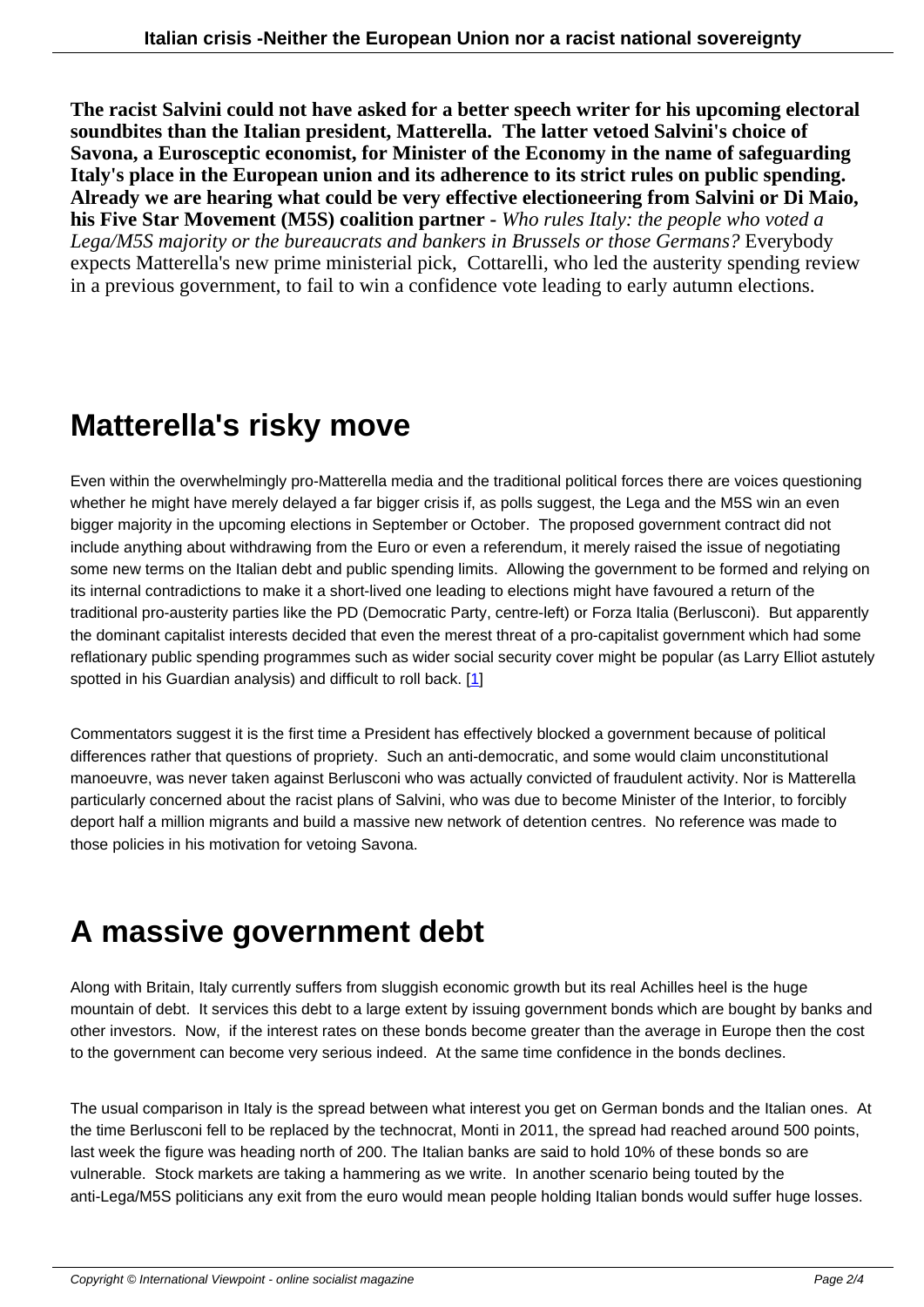## **Why the M5S/Lega have become popular**

Perhaps what sums up better than anything else the reasons why the M5S and Lega won a majority is the statement issued by the leader of the biggest union (CGIL), Susana Camusso. She basically stands full square behind Matterella's position arguing that workers interests lay in defending Italy's responsible behaviour within the EU fiscal guidelines. The PD, whose political line dominates the CGIL, had carried out a full scale New Labour style austerity and modernisation programme in recent years which has hit working people hard and further weakened the ability of workers and their unions to fight back. It was significant that the pro-Matterella editorial in The Guardian yesterday incorrectly identified him as a centre right politician when in fact he is a well-known member of the PD which is officially defined as centre-left. But of course the PD governed in alliance with the centre right Berlusconi so it is a mistake that could easily be made.

Over 2 million PD voters are said to have switched to the M5S in the recent elections. Some of the people I saw recently in Italy who have always voted on the left and have no time for Salvini's racism, at the same time were not opposed to some of the proposed government's policies - on pensions for example. Many people hoping to retire have been forced to work longer and longer. The proposed citizens income of around 750 euros a month championed by the M5S would have brought Italy closer to Northern European regimes of social security and was extremely popular in the south where deprivation is worse. At the same time there are policies like the flat tax in the programme which the Lega favoured and was obviously very popular for its petty bourgeois and small business base.

Once the left and the working class are no longer protagonists politically, as there were even in a mild social democratic way for decades and particularly after the 1969 upheavals when many gains were made, then inevitably the political space can be occupied by the strange combination of populist forces expressed in the M5S/Lega alliance. The M5S were particularly attractive to former left of centre voters since they had some good ecological policies, were anti-corrupt, pro transparency campaigners and against wasteful public works like the high speed train link near Torino. Di Maio's ascendency in the movement has meant the more orthodox, uncompromising wing has weakened and the more moderate pro-institutional current became a majority. Hence a rightward shift took place, particularly with regard to anti-migrant rhetoric which cleared the way for linking up today with the Lega - even if this has created some tensions in their base.

On the other hand Salvini has transformed the Lega from the parochial limits of Padanian âEurosÜnationalism' to become the dominant force within the centre right, displacing an ageing Berlusconi. His friends are Hungary's Oban and Le Pen in France and he is proud to put himself about as the scourge of the Roma and migrants generally. He boasts of organising the bulldozers of Roma camps. In many ways he is a more effective politician than Farage because of his ability to appeal to working people too - he is the complete antithesis of the lawyer/academic representative of the traditional Italian political parties. He speaks in much more down to earth and vulgar way. Given the hollowing out of working class leaders with the evolution of Italian Communist Party into the PD which is essentially the historic compromise borne fruit since a large chunk of Christian Democracy coalesced into it, then it is not surprising Salvini has become so popular.

### **How can resistance and a real left be built?**

What is to be done? The radical left as expressed by currents like Communia Net, Potere al Popolo or Sinistra Anticapitalista have correctly denounced the Matterella decision but without any support to or illusions in the